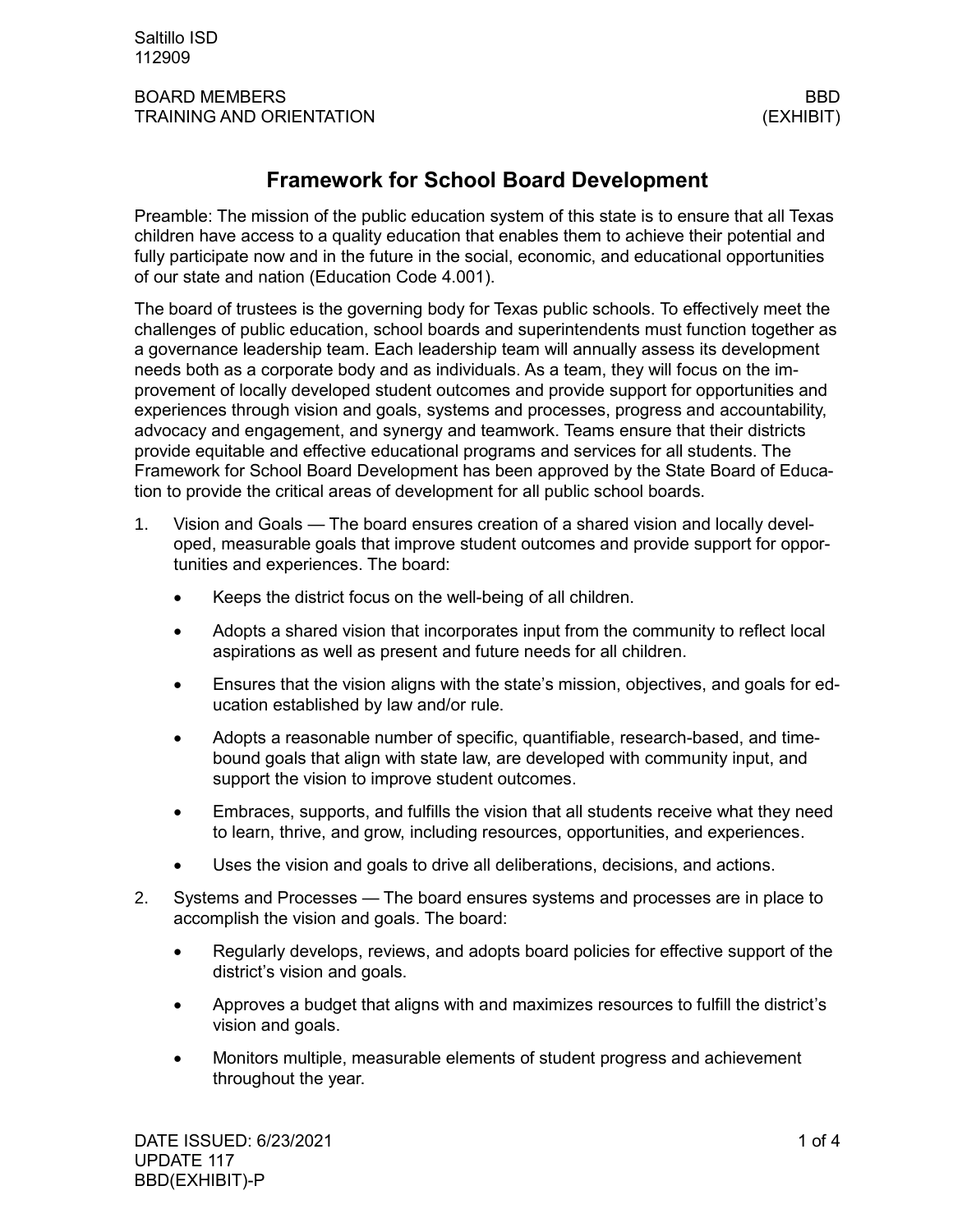- Incorporates equity when making decisions and evaluating systems and processes.
- Focuses its actions on following board operating procedures while providing oversight of the superintendent, policymaking, planning and goal setting, progress monitoring, and evaluation, while avoiding involvement in daily operations and management.
- Approves goals, policies, and programs that ensure a safe and secure learning environment.
- Ensures the equitable distribution of resources, opportunities, and experiences based on the diverse needs of students and schools.
- Adopts a planning calendar and engages in a decision-making process consistent with state law and rule to help achieve the district's vision.
- Ensures that the district's planning and decision-making process enables all segments of the community, families, and staff to meaningfully contribute to achieving the district's vision.
- Welcomes and values all people and cultures as important stakeholders in the process for student success.
- Ensures the district has a system that monitors for sound business and fiscal practices.
- Adopts policies regarding hiring, assigning, appraising, terminating, and compensating school district personnel in compliance with state laws and rules.
- Ensures the district adopts a protocol regarding the recruitment, determination of professional development needs, building of leadership capacity, and retention rates for the district's teachers.
- Fulfills the statutory duties of the local board of trustees and upholds all laws, rules, ethical procedures, and court orders pertaining to schools and school employees.
- 3. Progress and Accountability The board sets clear goals, provides resources and support, evaluates goal attainment, and engages in ongoing objective feedback on progress and commitments. The board:
	- Holds itself accountable to its adopted vision, goals, commitments, and operating procedures.
	- Ensures progress toward achievement of district goals through systematic, timely, and comprehensive review of relevant reports and student data that illustrate progress toward locally developed student outcome goals.
	- Ensures equity throughout the system by regularly identifying inequities, updating policies, and appropriately distributing resources.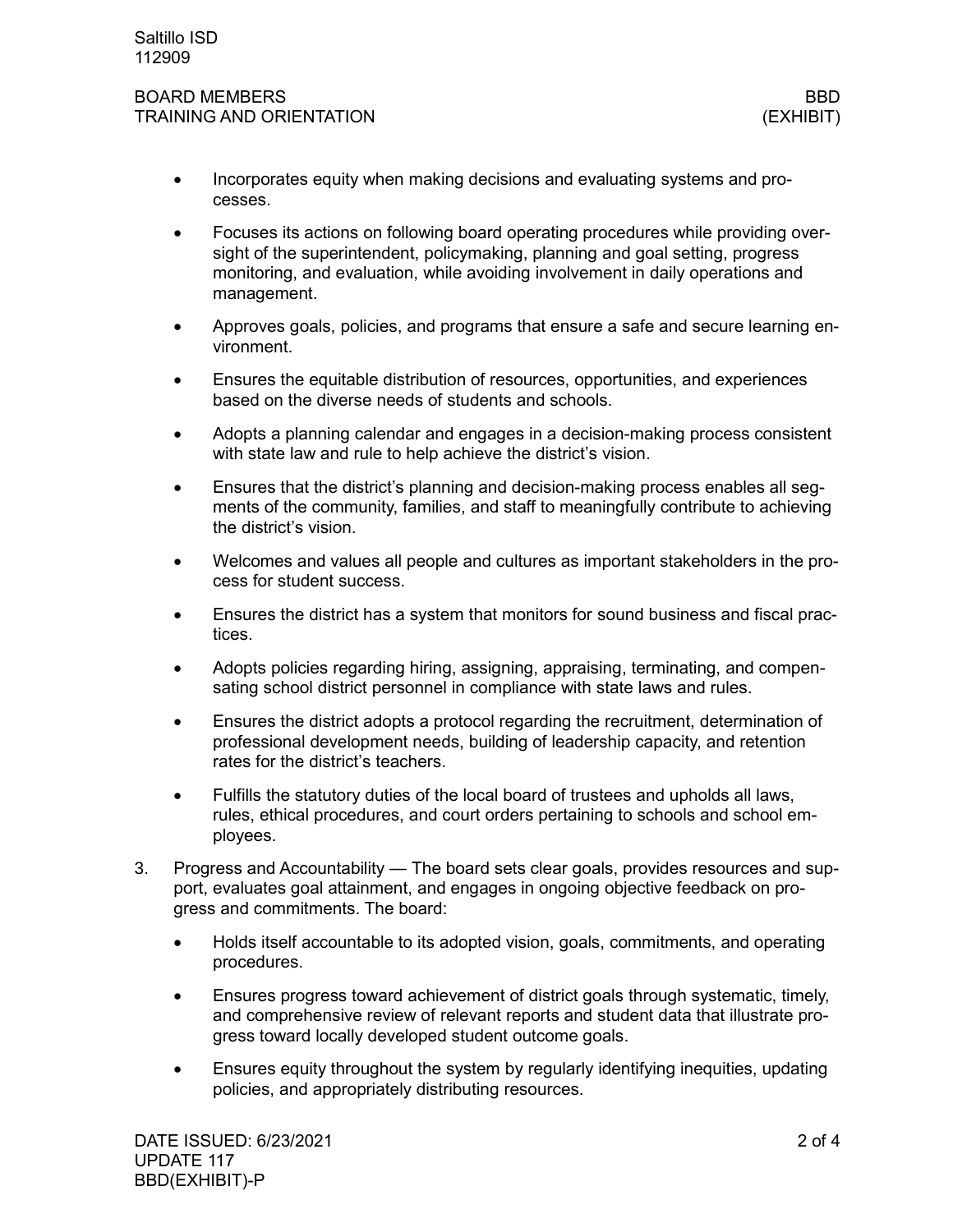- Differentiates among resources, intermediate measures, and outcomes, especially when focusing on student outcomes.
- Monitors and evaluates the allocation of resources in support of the district's vision and goals and sustainability.
- Reviews the efficiency and effectiveness of district operations and use of resources in supporting the district's vision and goals.
- Employs and annually evaluates the superintendent on the achievement of district goals, including locally developed academic goals, demonstration of educational leadership, and management of daily operations.
- 4. Advocacy and Engagement The board promotes the vision and engages the community in developing and fulfilling the vision. The board advocates on behalf of Texas public schoolchildren. The board:
	- Demonstrates its commitment to, and advocates on behalf of, the shared vision and goals by clearly communicating them to the superintendent, staff, and community.
	- Regularly reports district progress to families and the community, which could include an online dashboard for the community.
	- Ensures multiple forms of two-way communication will be used to engage, empower, and connect students, families, staff, media, and community with the district.
	- Builds collaborative relationships and partnerships with families and community, business, nonprofit, higher-education, education support organizations, and governmental leaders to influence and expand educational opportunities and meet the needs of students.
	- Recognizes the respective roles of and provides input and feedback to the legislature, State Board of Education, and the Texas Education Agency to ensure maximum effectiveness and benefit to Texas schoolchildren.
	- Promotes school board service by educating the community about the role of a school board and encouraging leadership opportunities within the community.
- 5. Synergy and Teamwork The board's duties are distinct, and the board works effectively as a collaborative unit and as a team with the superintendent to lead the district in fulfilling the vision and goals. The board:
	- Recognizes its distinct role in establishing the vision and the goals, adopting policies that guide the district, setting priorities, establishing governance protocols to oversee management of the district, adopting and overseeing the annual budget, and hiring and evaluating the superintendent.
	- Recognizes each individual trustee's duty as a trustee and fiduciary for the entire district.